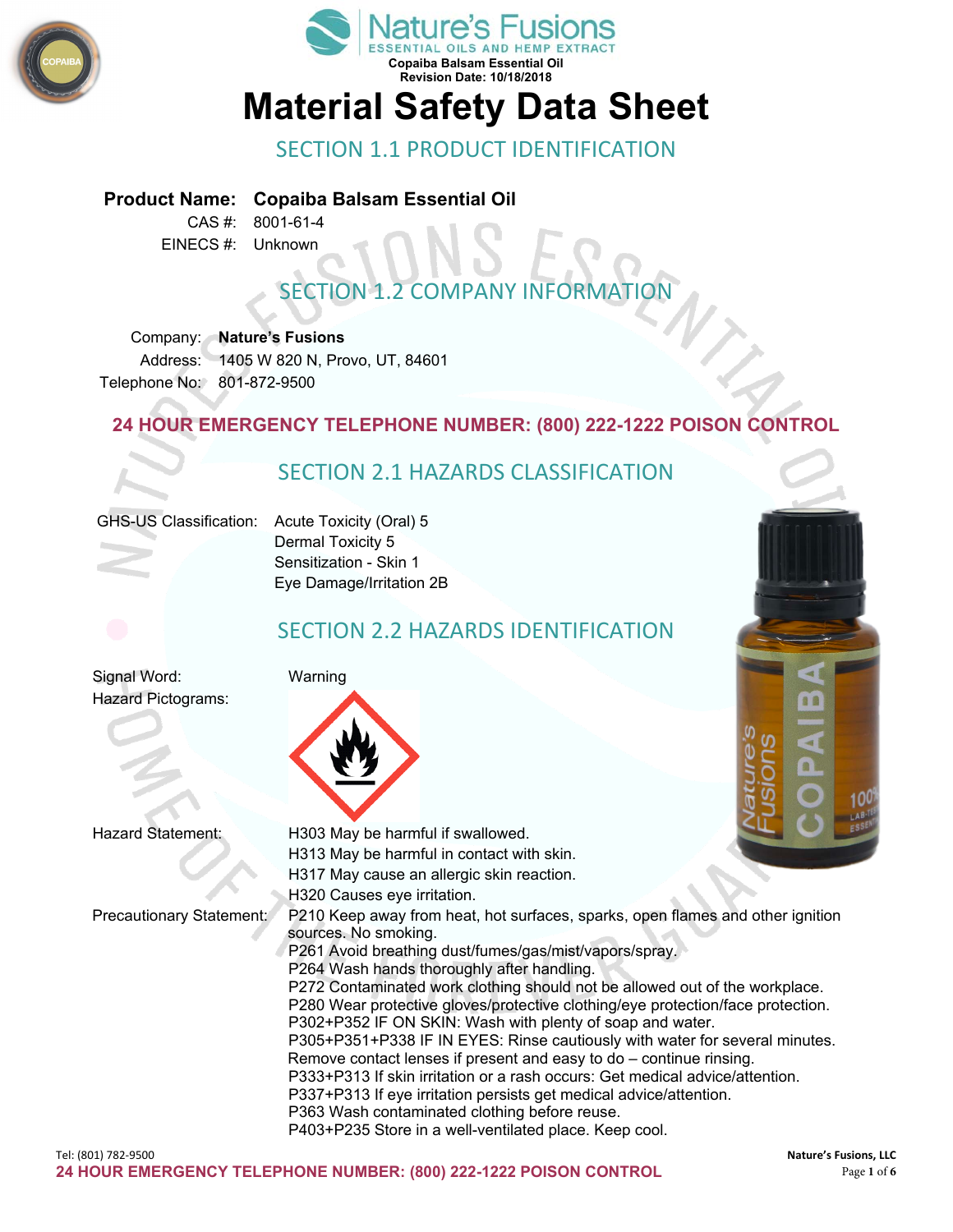



#### SECTION 2.3 OTHER HAZARDS INDENTIFICATION

| Other Hazards:                                                                                                 |                                                                                           | No additional information available.            |                                          |                                                                                                    |  |  |
|----------------------------------------------------------------------------------------------------------------|-------------------------------------------------------------------------------------------|-------------------------------------------------|------------------------------------------|----------------------------------------------------------------------------------------------------|--|--|
|                                                                                                                |                                                                                           |                                                 | <b>SECTION 3. COMPOSITION</b>            |                                                                                                    |  |  |
| <b>Product Name</b>                                                                                            |                                                                                           | CAS#                                            | EC#                                      | <b>Concentration</b>                                                                               |  |  |
| Copaiba Balsam                                                                                                 |                                                                                           | 8001-61-4                                       | 232-288-0                                | 100%                                                                                               |  |  |
|                                                                                                                |                                                                                           |                                                 | SECTION 4.1 NECESSARY FIRST AID MEASURES |                                                                                                    |  |  |
| Eye Contact:                                                                                                   |                                                                                           |                                                 |                                          | Immediately flush eyes with plenty of cool water for at least 15 minutes. Get medical attention if |  |  |
|                                                                                                                | irritation occurs.                                                                        |                                                 |                                          |                                                                                                    |  |  |
|                                                                                                                | Inhalation:<br>If inhaled, remove to fresh air. Get medical attention if symptoms appear. |                                                 |                                          |                                                                                                    |  |  |
| Ingestion:                                                                                                     | Seek medical attention or contact local poison control center.                            |                                                 |                                          |                                                                                                    |  |  |
| <b>Skin Contact:</b><br>Remove contaminated clothing. Wash area with soap and water. If irritation occurs, get |                                                                                           |                                                 |                                          |                                                                                                    |  |  |
|                                                                                                                | medical attention.                                                                        |                                                 |                                          |                                                                                                    |  |  |
|                                                                                                                |                                                                                           |                                                 | <b>SECTION 4.2 SYMPTOMS</b>              |                                                                                                    |  |  |
| Eye Contact:                                                                                                   |                                                                                           | No additional information available.            |                                          |                                                                                                    |  |  |
| Inhalation:                                                                                                    |                                                                                           | No additional information available.            |                                          |                                                                                                    |  |  |
|                                                                                                                |                                                                                           | Ingestion: No additional information available. |                                          |                                                                                                    |  |  |
| Skin Contact:                                                                                                  |                                                                                           | No additional information available.            |                                          |                                                                                                    |  |  |
|                                                                                                                |                                                                                           |                                                 |                                          |                                                                                                    |  |  |

### SECTION 4.3 OTHER FIRST AID MEASURES

Medical Attention/Special Treatment: Treat symptomatically.

## SECTION 5.1 EXTINGUISHING

Suitable Extinguishing media: Foam. Dry Powder. CO2. Unsuitable Extinguishing media: Water.

## SECTION 5.2 SPECIAL HAZARDS

Special Hazards Arising from Chemical: Hazardous decomposition products may be formed at extreme heat or if burned.

### SECTION 5.3 FIRE FIGHTING MEASURES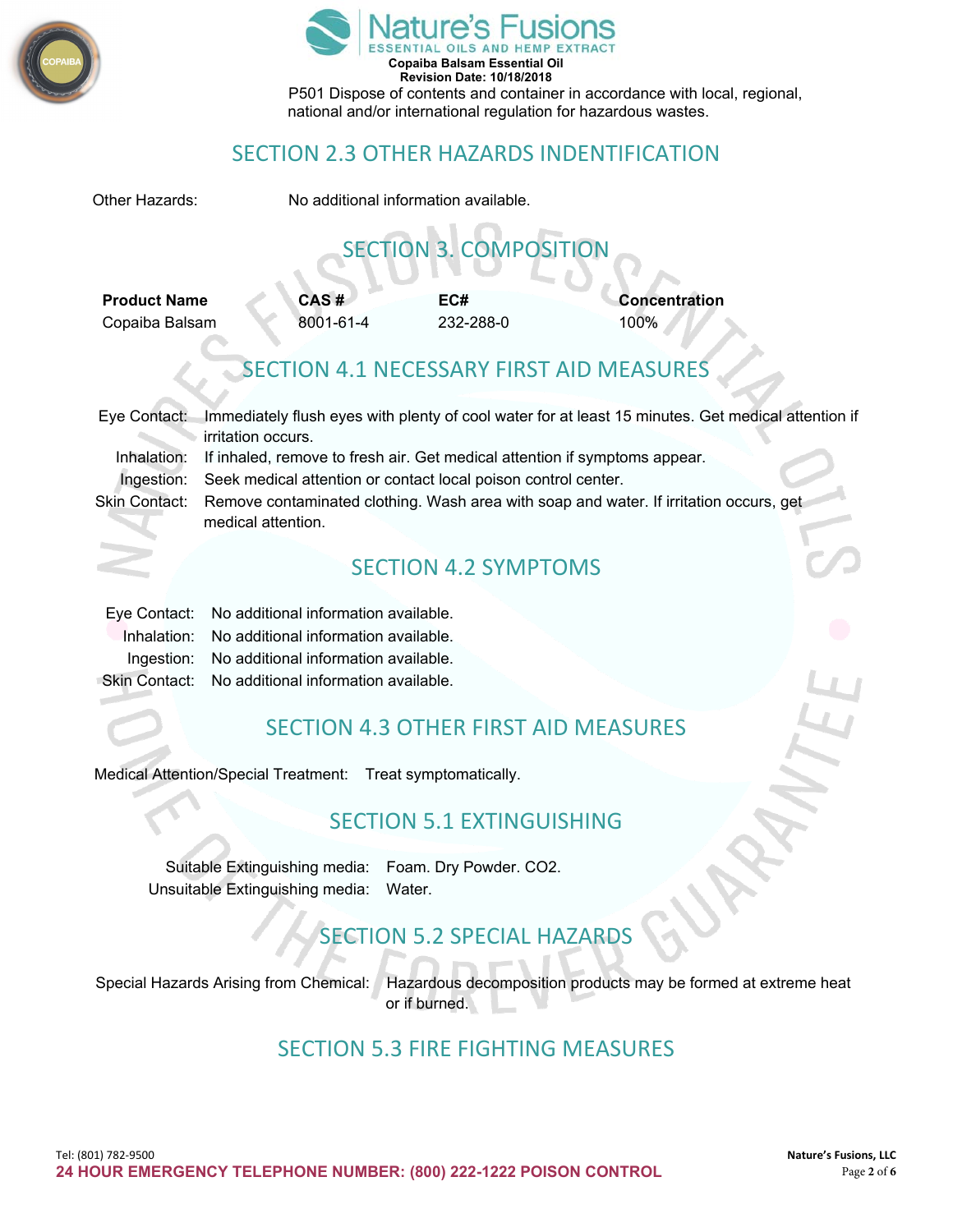



**Copaiba Balsam Essential Oil Revision Date: 10/18/2018**

Firefighter Instructions: Wear proper protective equipment. Exercise caution when fighting any chemical fire. Use water spray or fog for cooling exposed containers.

Protection during firefighting: No additional information available.

#### SECTION 6.1 ACCIDENTAL RELEASE MEASURES

Personal Precautions: Equip clean crew with proper protection. Respiratory protection equipment may be necessary. Protective equipment: No additional information available. Environmental Precautions: Prevent entry to sewers and public waters. Notify authorities if

product enters sewers or public waters.

# SECTION 6.2 ACCIDENTAL RELEASE CLEANING MEASURES

Methods and Material for Cleaning Up: Clean up any spills as soon as possible, using an absorbent material to collect it. Use suitable disposal containers.

#### SECTION 7.1 PRECAUTIONS FOR HANDLING

Precautions for handling: No direct lighting. No smoking. Ensure prompt removal from eyes, skin and clothing. Wash hands and other exposed areas with mild soap and water before eating, drinking or smoking and when leaving work. Handle in accordance with good industrial hygiene and safety procedures.

### SECTION 7.2 CONDITIONS FOR SAFE STORAGE

Conditions for safe storage: Provide local exhaust or general room ventilation to minimize dust and/or vapor concentrations. Keep container closed when not in use.

### SECTION 8.1 EXPOSURE AND ENGINEERING CONTROLS

PEL, ACGIH, TLV exposure limit: No additional information available. Appropriate engineering controls: Showers. Eyewash stations. Ventilation system.

### SECTION 8.2 PERSONAL PROTECTION/EQUIPMENT

| Eye/Face Protection: Use tightly sealed goggles.                                                                                                                          |
|---------------------------------------------------------------------------------------------------------------------------------------------------------------------------|
| Hand Protection: Wear protective gloves.                                                                                                                                  |
| Skin and Body Protection: If skin contact or contamination of clothing is likely, protective clothing<br>should be worn.                                                  |
| Respiratory Protection: In case of insufficient ventilation, wear suitable respiratory equipment.<br>Environmental Exposure Control: No additional information available. |
|                                                                                                                                                                           |

#### SECTION 8.3 ADDITIONAL INFORMATION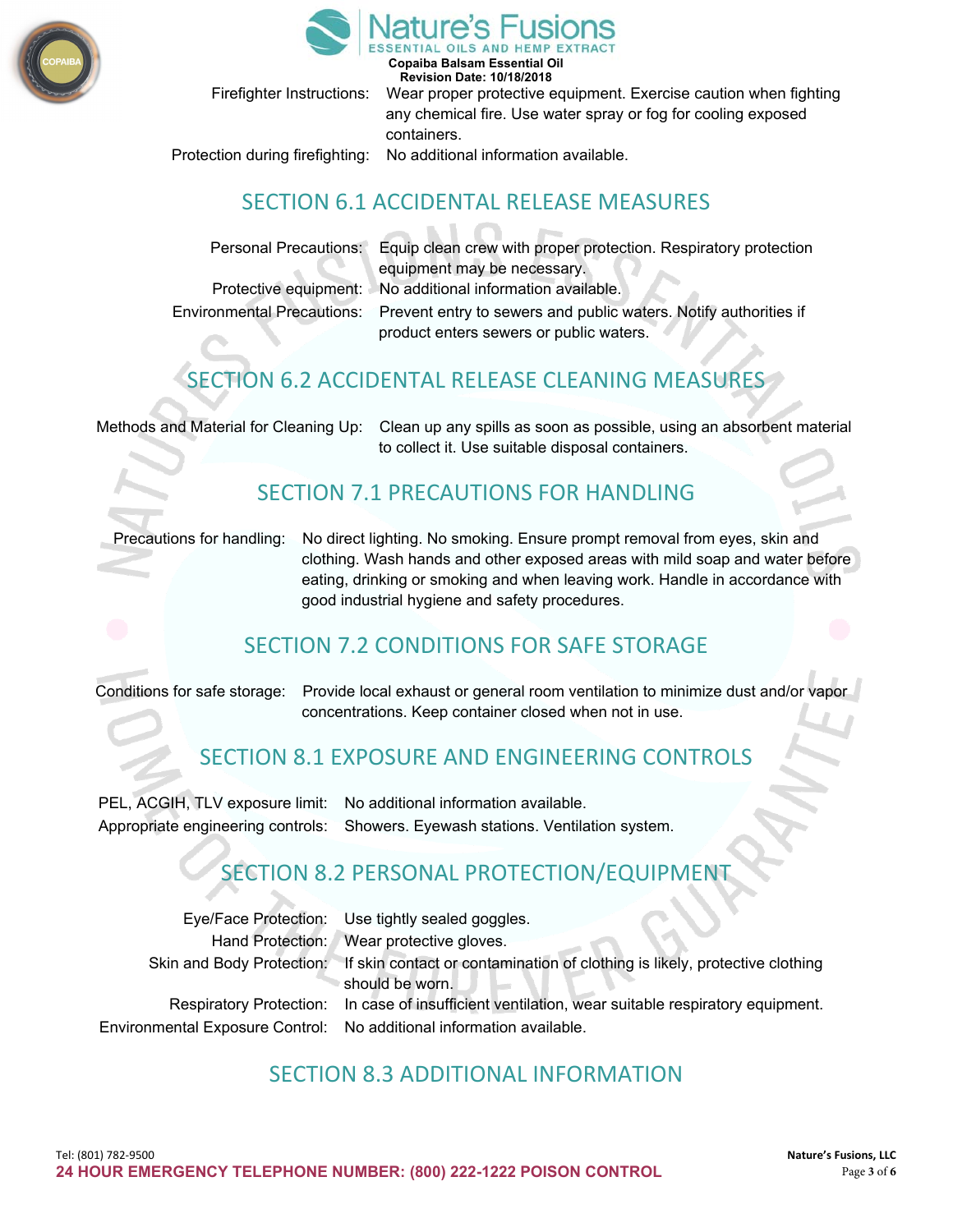



### SECTION 9.1 PHYSICAL PROPERTIES

Appearance: Yellow to brown viscous liquid that becomes thicker and darker when exposed to air. Odor: Warm, sweet odor of balsam. Odor Threshold: No data available. Physical State: Liquid.

# SECTION 9.2 CHEMICAL PROPERTIES

pH: 2.0 - 7.0

| <b>Melting Point/Freezing Point:</b> | No data available.                               |  |
|--------------------------------------|--------------------------------------------------|--|
| <b>Boiling Point:</b>                | No data available.                               |  |
| Flash Point:                         | $>93^{\circ}$ C                                  |  |
| <b>Evaporation Rate:</b>             | No data available.                               |  |
| Flammability (solid, gas):           | No data available.                               |  |
| Explosive limits:                    | No data available.                               |  |
| Vapor Pressure:                      | ~0.001 mmHg @ 20° C                              |  |
| Vapor Density:                       | No data available.                               |  |
| Specific Gravity:                    | $0.800 - 1.300$ @ 25° C (77° C)                  |  |
| Solubility:                          | Soluble in alcohol and oils. Insoluble in water. |  |
| Partition coefficient:               | No data available.                               |  |
| (n-octanol/water)                    |                                                  |  |
| <b>Autoignition Temp:</b>            | No data available.                               |  |
| Decomposition Temp:                  | No data available.                               |  |
| Viscosity:                           | No data available.                               |  |

### SECTION 10. STABILITY AND REACTIVITY

Hazardous Combustion Carbon Oxides. or Decomposition Products:

Reactivity: This material presents no significant reactivity hazard. Chemical Stability: Chemically stable. Hazardous Reactions: Hazardous polymerization will not occur. Incompatible Materials: Strong oxidizing agents.

# **JON 11.1 ROUTES OF EXPOSURE**

| Inhalation: No additional information available.                                                |
|-------------------------------------------------------------------------------------------------|
| Skin Contact: Adverse skin effects should be prevented by wearing safety goggles.               |
| Eye Contact: Possible irritation should be prevented by wearing safety goggles.                 |
| Ingestion: Low order toxicity causing irritation of the stomach and intestines which results in |
| nausea and vomiting.                                                                            |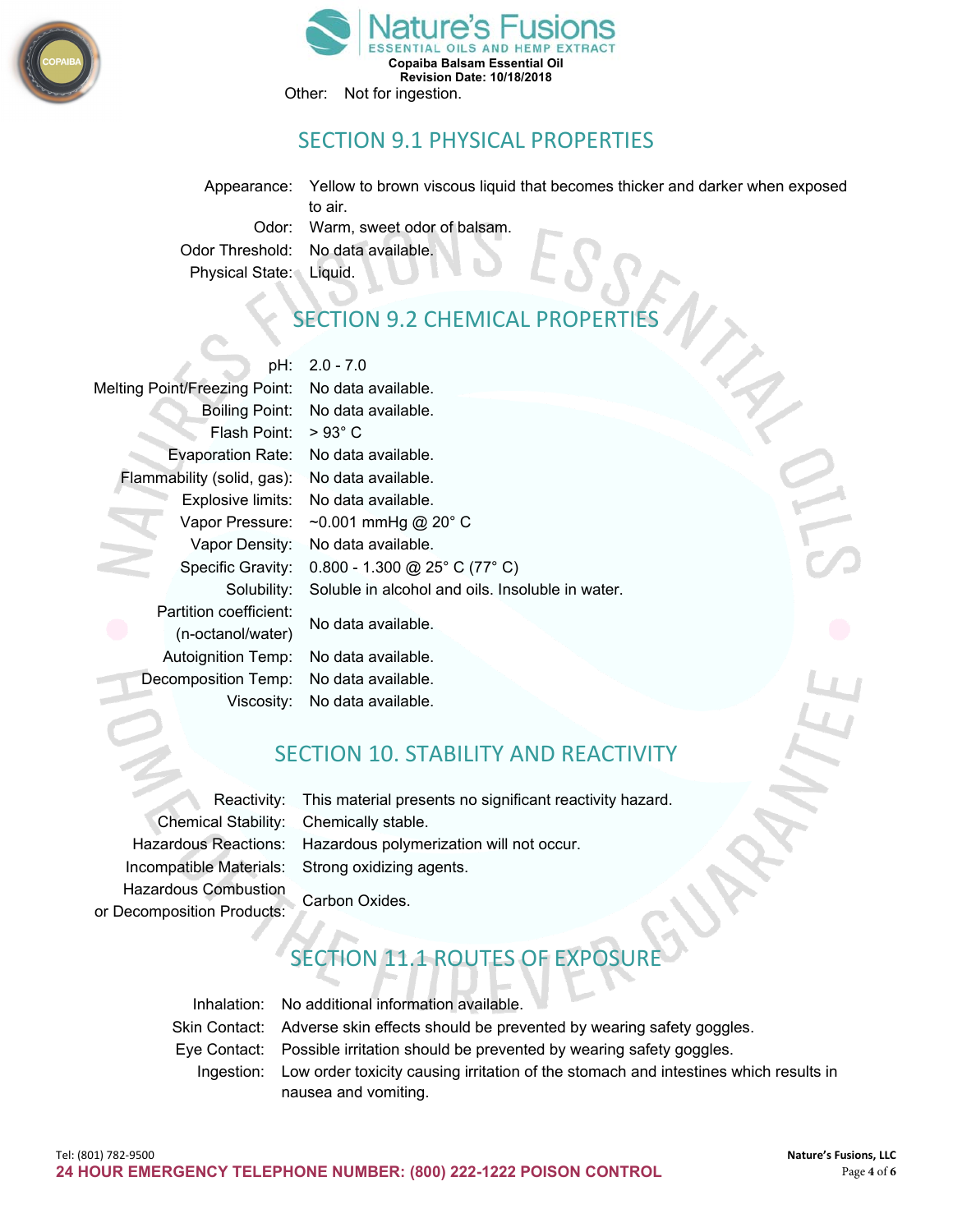



Inhalation: Refer to section 4.2 Skin Contact: Refer to section 4.2 Eye Contact: Refer to section 4.2 Ingestion: Refer to section 4.2

# SECTION 11.3 OTHER TOXICOLOGICAL INFORMATION

Delayed/Chronic Effects: May cause allergic reactions on skin, may result in difficulty breathing. Toxicity: Oral LD50: 3,521 mg/kg (Rat) Carcinogenic: Not Carcinogenic.

#### SECTION 12.1 ECOLOGICAL INFORMATION

Eco-toxicity: Toxic to aquatic organisms, may cause long-term adverse effects environment. Avoid any pollution of ground, surface or underground water. Persistence and Degradability: No additional information available. Bio-accumulative: No additional information available. Mobility in Soil: No additional information available.

# SECTION 12.2 OTHER ECOLOGICAL INFORMATION

Other Adverse Effects: No additional information available.

# SECTION 13. DISPOSAL CONSIDERATION

Waste Disposal Method: Dispose of product in accordance with local, state or provincial and federal regulations. Check with local municipal authority to ensure compliance.

Contaminated Packaging Disposal Method: No additional information available.

# SECTION 14. TRANSPORT INFORMATION

DOT Shipping (Land): Not regulated IATA Shipping (Air): Not regulated IMDG Shipping (Boat): Not regulated Proper Shipping Name: UN #: Hazard Class: Packaging Group:

## SECTION 15. REGULATORY INFORMATION